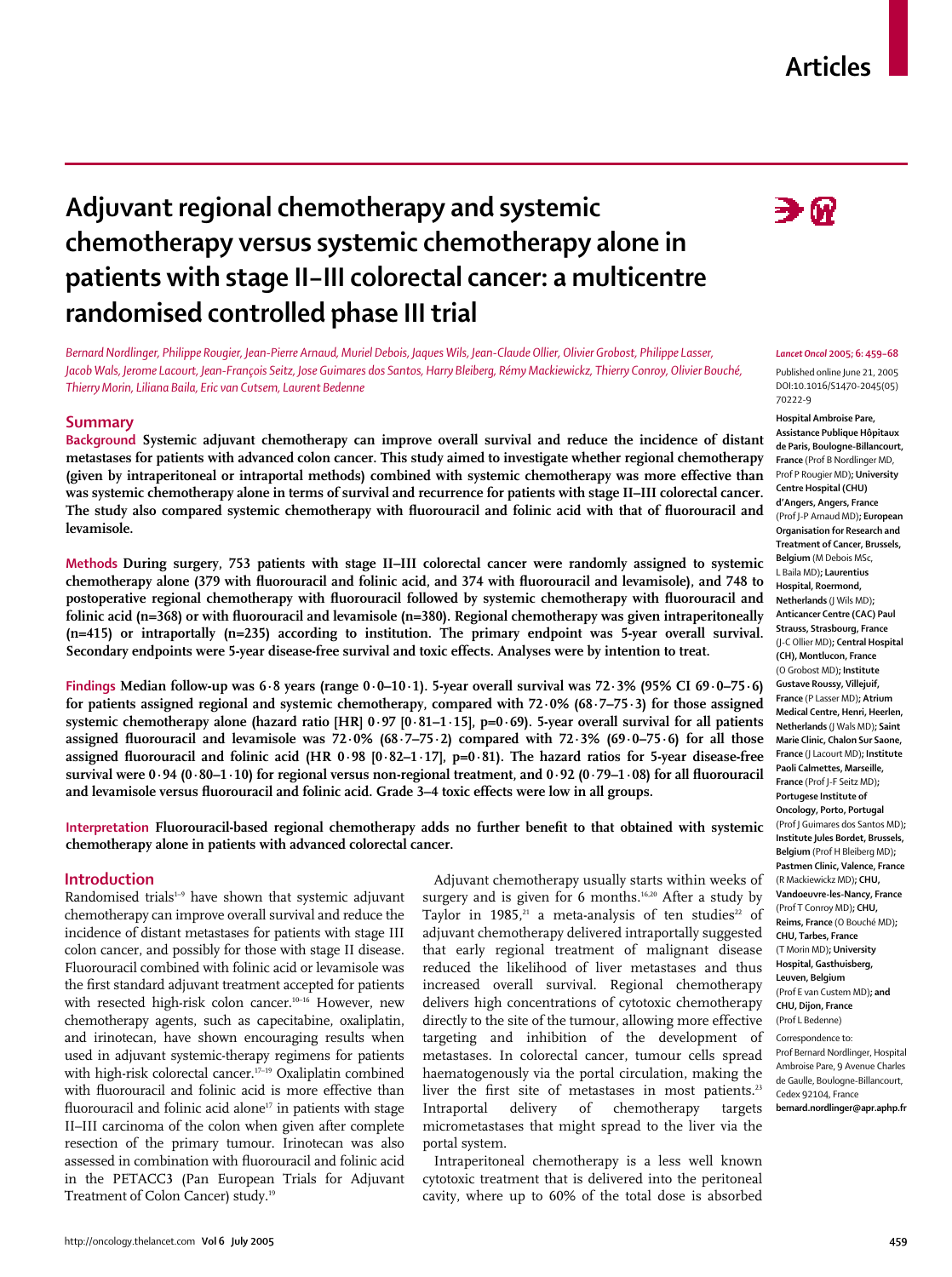

*Figure 1:* **Trial profile** 

through the portal route to reach the liver. $24$  Hepatic extraction of fluorouracil can be as high as 90%, and thus only a small amount reaches the systemic circulation, keeping systemic toxic effects to a minimum. In a randomised phase III study<sup>25</sup> of 267 patients, intraperitoneal chemotherapy alone did not affect survival compared with that recorded for surgery

|     | Regional and systemic chemotherapy            |                                                 | Systemic chemotherapy alone            |                                                 |
|-----|-----------------------------------------------|-------------------------------------------------|----------------------------------------|-------------------------------------------------|
|     | <b>Eluorouracil and</b><br>levamisole (n=471) | <b>Eluorouracil and</b><br>folinic acid (n=455) | Fluorouracil and<br>levamisole (n=465) | <b>Eluorouracil and</b><br>folinic acid (n=466) |
|     | 91                                            | 87                                              | 91                                     | 87                                              |
| Ш   | 182                                           | 197                                             | 190                                    | 197                                             |
| III | 198                                           | 171                                             | 184                                    | 182                                             |

alone, but did reduce the risk of recurrence in stage II disease.<sup>25</sup> Theoretically, intraperitoneal chemotherapy combines the effect of intraportal chemotherapy on the liver with a direct effect on the peritoneum (a site with a high frequency of recurrence) and the resection site. Data therefore suggest that benefit can be derived by the combination of locoregional therapy, in particular by an intraperitoneal route, and systemic therapy to decrease the occurrence of local and distant metastases.

The aim of this international, multicentre phase III trial was to investigate whether addition of regional chemotherapy immediately after surgery to a standard systemic adjuvant chemotherapy regimen could improve survival and reduce recurrence compared with adjuvant systemic chemotherapy alone. Regional chemotherapy was given either intraperitoneally or intraportally in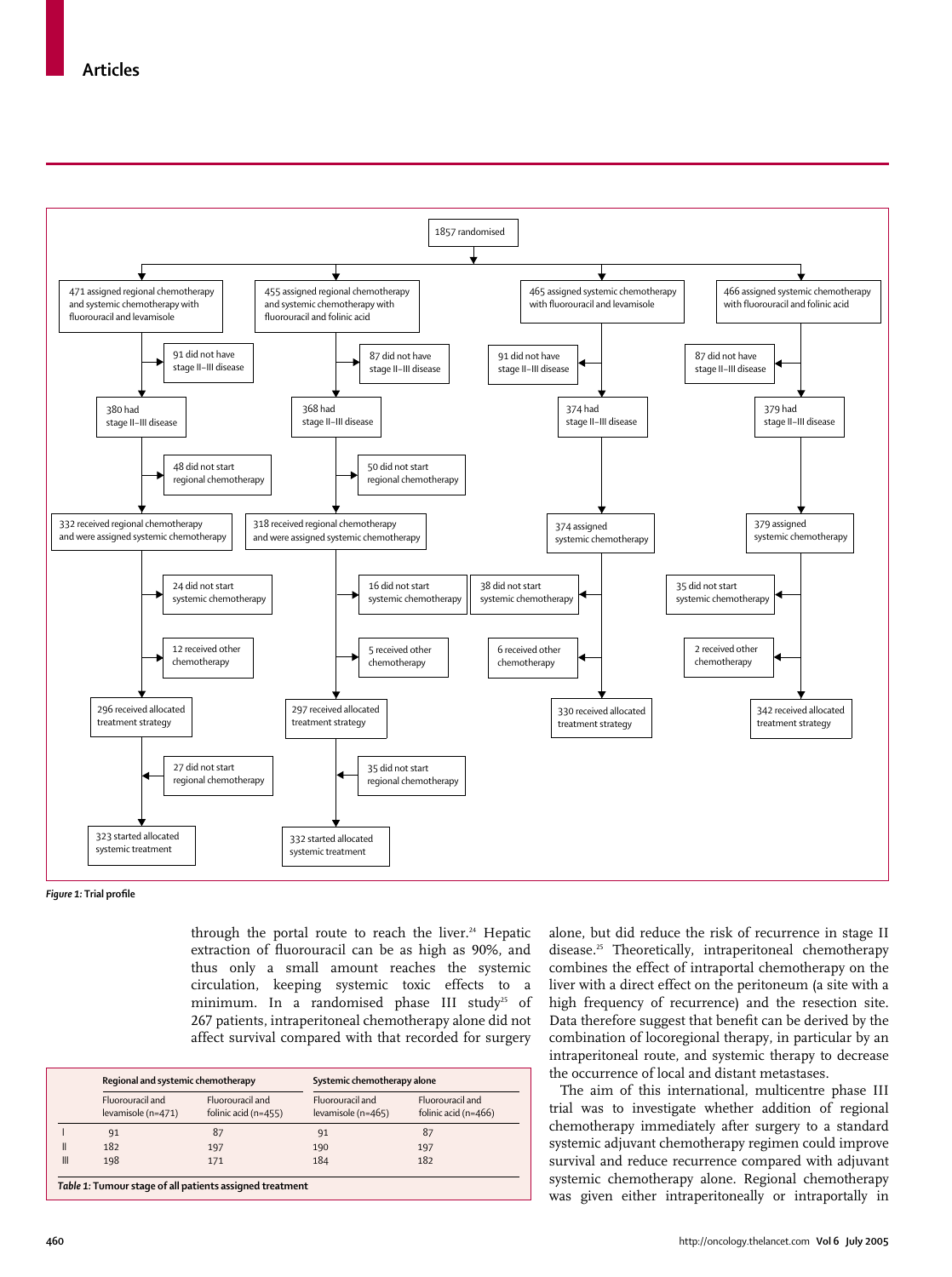accordance with the standard practice of the participating institution. Furthermore, the trial aimed to compare two established systemic regimens—fluorouracil and levamisole<sup>10</sup> and fluorouracil and folinic acid.<sup>8</sup>

## **Methods**

## **Patients**

Eligibility criteria for enrolment were: histologically confirmed adenocarcinoma of the colon or rectum treated with curative intent (ie, R0 resection); no evidence of metastatic disease, as assessed abdominal ultrasonography and chest radiography before surgery and by inspection and palpation during surgery (ie, stage M0); stage II–III disease; white-blood-cell count of more than  $4\times10^9$ /L; platelet count of more than  $100\times10^{9}/L$ ; serum creatinine less than 1.25 times upper limit of normal; bilirubin within normal range; no history of substantial coronary insufficiency; absence of non-malignant systemic disease (eg, cardiovascular, renal, and hepatic); precluding chemotherapy or long-term follow-up; no psychiatric or addictive disorders; no history of other tumour except adequately treated and cured squamous-cell or basalcell carcinoma of the skin, in-situ carcinoma of the cervix that had been treated only with surgery, well differentiated thyroid carcinoma, colorectal carcinomas, and breast cancers cured and free of

relapse for more than 5 years. All patients had to be able to attend follow-up visits every 6 months and had to be well enough at randomisation to receive chemotherapy after resection. All patients provided written informed consent, and the study was done with approval of local ethics committees. The primary endpoint was 5-year overall survival; secondary endpoints were 5-year disease-free survival and toxic effects. The trial was unblinded.

## **Treatment**

During surgery, 926 patients were randomly assigned to postoperative regional chemotherapy with fluorouracil (Fluorouracil Roche®, Roche, Neuilly sur Seine, France) followed by systemic chemotherapy with fluorouracil and folinic acid (Elvorine®, Wyeth Lederle, Rungis, France; n=455) or with fluorouracil and levamisole (Solaskil®, Sanofi-Aventis, Paris, France; n=471), and 931 patients to systemic chemotherapy alone (466 with fluorouracil and folinic acid, and 465 with fluorouracil and levamisole). At this stage, 178 patients in the first group were found not to have stage II–III disease and were excluded, as were 178 in the systemicchemotherapy-alone group, as per protocol. These patients were, however, followed up for tumour recurrence and survival, but are not reported here. Regional chemotherapy was given intraperitoneally

|                                    | Regional and systemic chemotherapy              |                                            | Systemic chemotherapy alone                     |                                            |
|------------------------------------|-------------------------------------------------|--------------------------------------------|-------------------------------------------------|--------------------------------------------|
|                                    | <b>Fluorouracil and levamisole</b><br>$(n=380)$ | Fluorouracil and folinic acid<br>$(n=368)$ | <b>Fluorouracil and levamisole</b><br>$(n=374)$ | Fluorouracil and folinic acid<br>$(n=379)$ |
| Age (years)                        |                                                 |                                            |                                                 |                                            |
| Median (range)                     | 64.0 (56.0-74.0)                                | 64.0 (57.0-69.0)                           | 63.0 (56.0-69.0)                                | 63.0 (54.0-70.0)                           |
| <b>Sex</b>                         |                                                 |                                            |                                                 |                                            |
| Men                                | 196 (52%)                                       | 214 (58%)                                  | 184 (49%)                                       | 202 (53%)                                  |
| Women                              | 184 (48%)                                       | 154 (42%)                                  | 190 (51%)                                       | 177 (47%)                                  |
| Operative procedure*               |                                                 |                                            |                                                 |                                            |
| Colon resection                    | 244 (64%)                                       | 233 (63%)                                  | 238 (64%)                                       | 235 (62%)                                  |
| Anterior rectal resection          | 74 (19%)                                        | 72 (20%)                                   | 73 (20%)                                        | 74 (20%)                                   |
| Abdomino-perineal resection        | 22(6%)                                          | 22 (6%)                                    | 19 (5%)                                         | 22(6%)                                     |
| Other                              | 40 (11%)                                        | 40 (11%)                                   | 44 (12%)                                        | 48 (13%)                                   |
| Missing data                       | $\mathbf 0$                                     | $1 (< 1\%)$                                | $\mathbf 0$                                     | $\mathbf 0$                                |
| Lymph nodes removed                |                                                 |                                            |                                                 |                                            |
| Median (range)                     | $11(1-81)$                                      | $10(1-89)$                                 | $10(1-51)$                                      | $12(1-52)$                                 |
| Complications (number of patients) |                                                 |                                            |                                                 |                                            |
| Associated with surgery            | 50 (13%)                                        | 60 (16%)                                   | 40 (11%)                                        | 37 (10%)                                   |
| <b>Tissue invasion</b>             |                                                 |                                            |                                                 |                                            |
| Nervous                            | 54 (14%)                                        | 39 (11%)                                   | 48 (13%)                                        | 44 (12%)                                   |
| Vascular                           | 99 (26%)                                        | 92 (25%)                                   | 85 (23%)                                        | 90 (24%)                                   |
| <b>Tumour site</b>                 |                                                 |                                            |                                                 |                                            |
| Rectum                             | 62 (16%)                                        | 54 (15%)                                   | 57 (15%)                                        | 61 (16%)                                   |
| Colon                              | 277 (73%)                                       | 278 (76%)                                  | 281 (75%)                                       | 280 (74%)                                  |
| Right                              | 93 (34%)                                        | 94 (33%)                                   | 90 (32%)                                        | 92 (33%)                                   |
| Transverse                         | 21 (8%)                                         | 28 (10%)                                   | 23 (8%)                                         | 34 (12%)                                   |
| Left                               | 156 (56%)                                       | 154 (55%)                                  | 163 (58%)                                       | 148 (53%)                                  |
| Multiple                           | 7(3%)                                           | $2 (< 1\%)$                                | 5(2%)                                           | 6(2%)                                      |
| Colon and rectum                   | 7(2%)                                           | $1 (< 1\%)$                                | $1 (< 1\%)$                                     | 5(1%)                                      |
|                                    | 34 (9%)                                         | 35 (10%)                                   | 35 (9%)                                         | 33 (9%)                                    |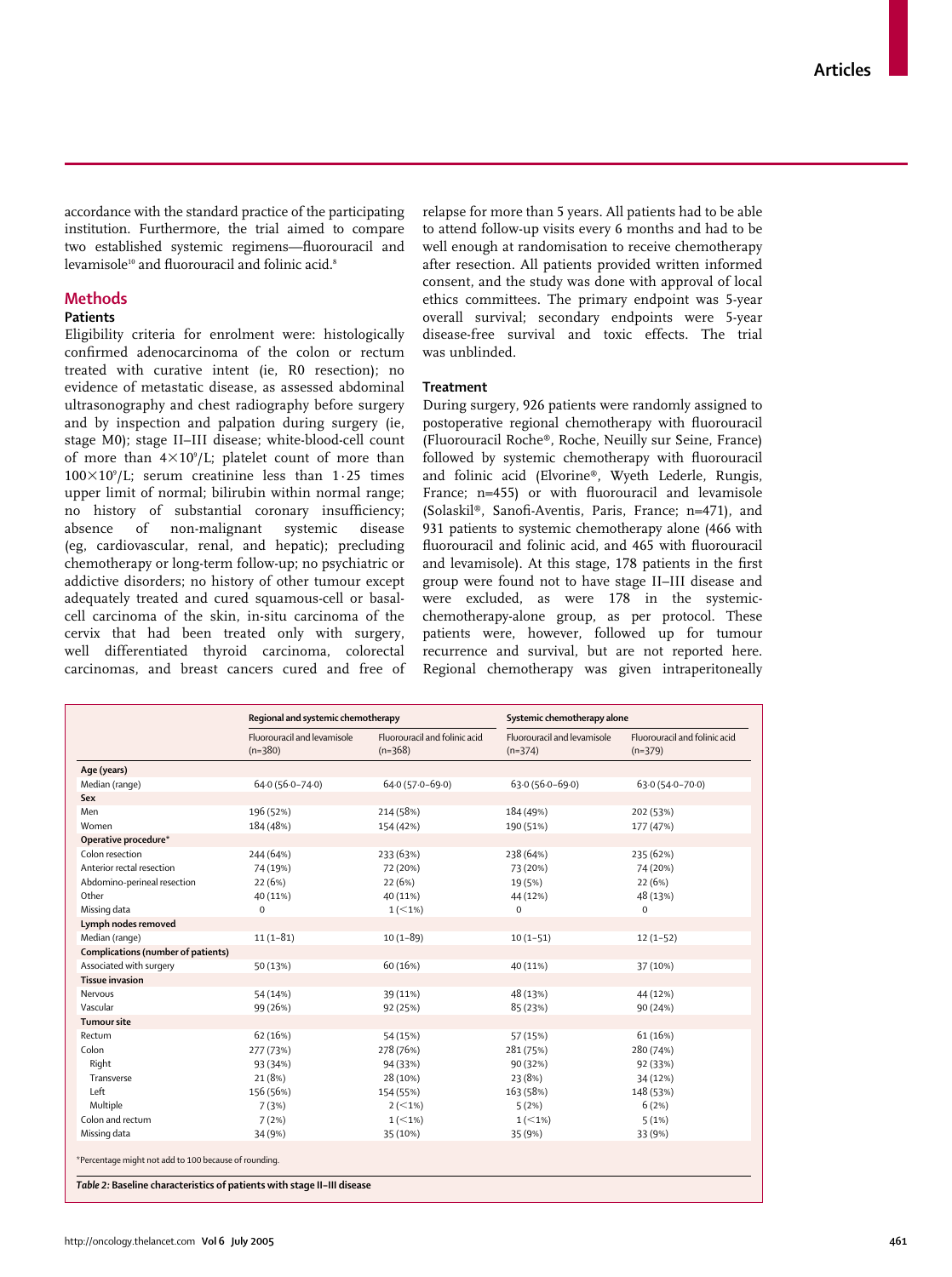

*Figure 2:* **Overall survival**

(A) By regional chemotherapy versus systemic chemotherapy. (B) By fluorouracil and levamisole versus fluorouracil and folinic acid.

> (n=415) or intraportally (n=235) in accordance with standard practice of the participating institution. Patients were randomised centrally by use of phone or computer by the European Organisation for Research and Treatment of Cancer and Fédération Francophone de Cancérologie Digestive data centres. Patients were stratified by institution and localisation of the primary tumour (ie, colon or rectum).

> Regional chemotherapy with fluorouracil was given intraperitoneally for 6 days or intraportally for 7 days. The catheter for intraportal delivery was inserted during surgery and chemotherapy started immediately after

surgery with the following schedule:  $500 \text{ mg/m}^2$ fluorouracil every 24 h (ie, 3500 mg/m<sup>2</sup> planned total dose) and 5000 IU heparin (Heparine Sodique®, Dakota Pharmaceutical Laboratory, Creteil, France) every 24 h for days 1–7 after surgery. The catheter for intraperitoneal delivery was a calibre 12 French silicon jejunostomy tube that was inserted during surgery through the abdominal wall; the tip was left free in the peritoneal cavity. The tube was secured to the abdominal wall and care was taken to avoid leakage of fluid during treatment. The abdominal wound was closed very carefully. Intraperitoneal chemotherapy was started as soon as the patient's condition allowed it—ie, after the patient passed gas and had no intraperitoneal complications, usually 4–10 days after surgery. 600 mg/m<sup>2</sup> fluorouracil was diluted in  $1.5$  L dialysis fluid and infused over 3 h with a pump on days 4–9 after surgery. The fluid was not recovered, since it was absorbed in the peritoneum. The amount of dialysis fluid infused in the peritoneum was calculated from the total amount of intravenous infusion, with the aim of delivering a planned total dose of 3600 mg/m<sup>2</sup> fluorouracil. Wide-spectrum prophylactic antibiotic therapy was given in accordance with practice at the participating institutions.

Systemic chemotherapy was planned to be started no later than 35 days after surgery (after histological staging of the tumour). Patients allocated fluorouracil and levamisole were scheduled to receive 450 mg/m2 fluorouracil a day given by intravenous bolus on days 1–5 followed by this dose once a week from day 28, and to 50 mg levamisole given orally three times a day on days 1–3 and then for 3 days every 2 weeks. Treatment was continued for a maximum of 24 weeks, or until disease progression (as assessed clinically, radiologically, or both), occurrence of severe toxic effects, or patient refusal. Patients allocated fluorouracil and folinic acid were scheduled to receive  $375 \text{ mg/m}^2$  fluorouracil given as an intravenous infusion for 30 min a day followed immediately by 100 mg/m<sup>2</sup> folinic acid given as an intravenous bolus injection for 5 days every 4 weeks and repeated from day 28 for a maximum of six cycles (ie, 24 weeks' treatment). The levogyre (L) form of folinic acid was used in this regimen. Patients were examined every 4 weeks during treatment, and blood counts were done every 2 weeks.

If, on the first day of any treatment, the neutrophil count was less than  $2000\times10^{6}/L$  or platelets were less than 100 $\times$ 10°/L, systemic treatment was delayed for a maximum of 1 week, and blood counts were taken twice a week. The doses of treatment were modified if counts did not return to within the normal range. The dose of fluorouracil was reduced to 75% of the initial dose for WHO grade 1 neutrophils or platelets or for WHO grade 3 mucositis and diarrhoea, and to 50% for WHO grade 2 neutrophils or platelets. Treatment was discontinued if the patient developed grade 2 or higher neutrophils or platelets, or grade 4 diarrhoea or mucositis.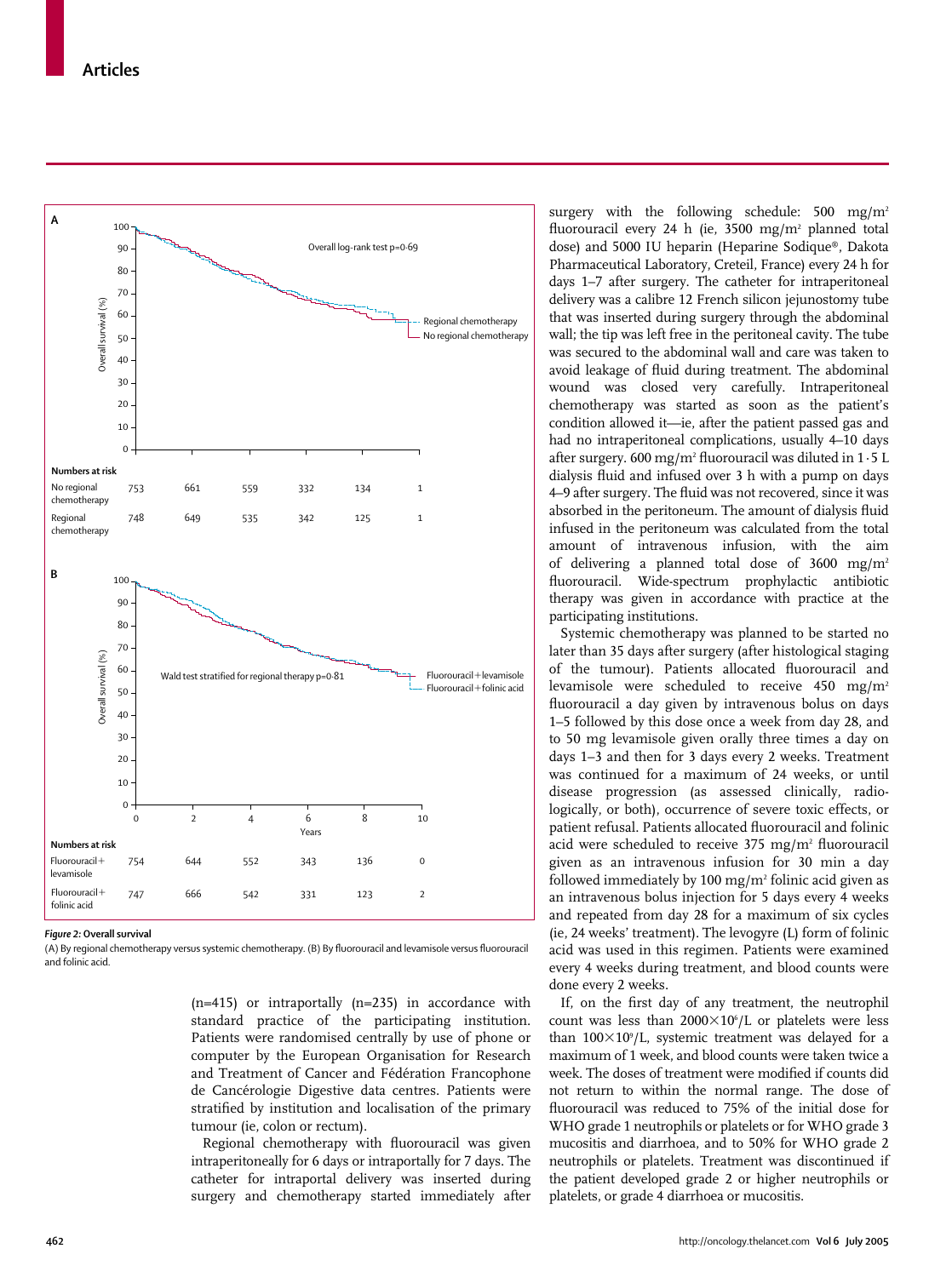Follow-up after completion of treatment was done every 3 months during the first year, every 6 months during the second year, and every year thereafter. Patients who had recurrence of disease received any appropriate treatment. At every follow-up visit clinical investigations, blood counts, liver ultrasonography or CT scans, and chest radiography were scheduled. Other investigations were done at the discretion of the participating centres. In accordance with the protocol, all patients with rectal cancer had radiotherapy by use of the declared policy of the institution.

## **Statistical analysis**

Overall survival was defined as the time from randomisation to death from any cause. Patients who are alive were censored at the date of last documented visit. Disease-free survival was defined as the time from randomisation to disease recurrence or death from any cause, whichever occurred first. Patients alive and free of disease at last follow-up were censored at the date of last visit. A total of 532 events were needed to detect a 30% difference in the median duration of survival for each of the two treatment comparisons, from  $6.78$  years to  $8.81$  years (hazard ratio [HR] for calculation of sample size  $0.769$ ), by use of a two-sided  $log-rank$  test with  $\alpha=0.05$  and  $\beta=0.15$  (ie,  $power=0.85$ ).

The effect of systemic chemotherapy was analysed after stratification for regional chemotherapy. Overall survival and disease-free survival were estimated by use of the Kaplan-Meier technique. Differences in survival were compared with the log-rank test on the basis of intention-to-treat analysis.

### **Role of the funding source**

The sponsor of the trial had no role in the study design; collection, analysis, or interpretation of data; or the writing of the report. The corresponding author had full access to all data in the study and had final responsibility to submit the paper for publication.

#### **Results**

Between Feb 1, 1993, and June 30, 1998, 1857 patients were enrolled into this multicentre study (figure 1). 634 patients were from institutions affiliated to the European Organisation for the Research and Treatment of Cancer, and 1223 from institutions from the Fédération Francophone de Cancérologie Digestive. 1501 patients had pathologically confirmed stage II or III colorectal carcinoma (table 1), 748 of whom were assigned regional and systemic chemotherapy and 753 of whom were assigned systemic chemotherapy alone (figure 1). Table 2 shows baseline characteristics of randomised groups.

5-year overall survival was 72·3% (95% CI 69·0–75·6) for patients assigned regional and systemic chemotherapy, compared with  $72.0\%$  (68.7–75.3) in those



*Figure 3:* **Disease-free survival** 

(A) By regional and systemic chemotherapy alone. (B) By fluorouracil and levamisole versus fluorouracil and folinic acid.

assigned systemic chemotherapy alone (HR 0·97 [ $0.81-1.15$ ], p= $0.69$ ). 5-year overall survival for all patients assigned fluorouracil and levamisole was 72·0% (68.7–75.2) compared with  $72.3\%$  (69.0–75.6) for all those assigned fluorouracil and folinic acid (HR 0·98  $[0.82-1.17]$ , p= $0.81$ ; figure 2). Disease-free survival at 5 years was 63·9% (60·4–67·4) for patients allocated regional treatment compared with 61·4% (57·9–64·9) for those who were not allocated regional treatment (HR 0.94  $[0.80-1.10]$ , p=0.44). 5-year disease-free survival for all patients assigned fluorouracil and levamisole was 61·3% (57·8–64·8) compared with 64·0% (60·5–67·5) for all those assigned fluorouracil and folinic acid (HR 0.92  $[0.79-1.08]$ , p=0.32; figure 3). Comparison of patients with stage II disease with those who had stage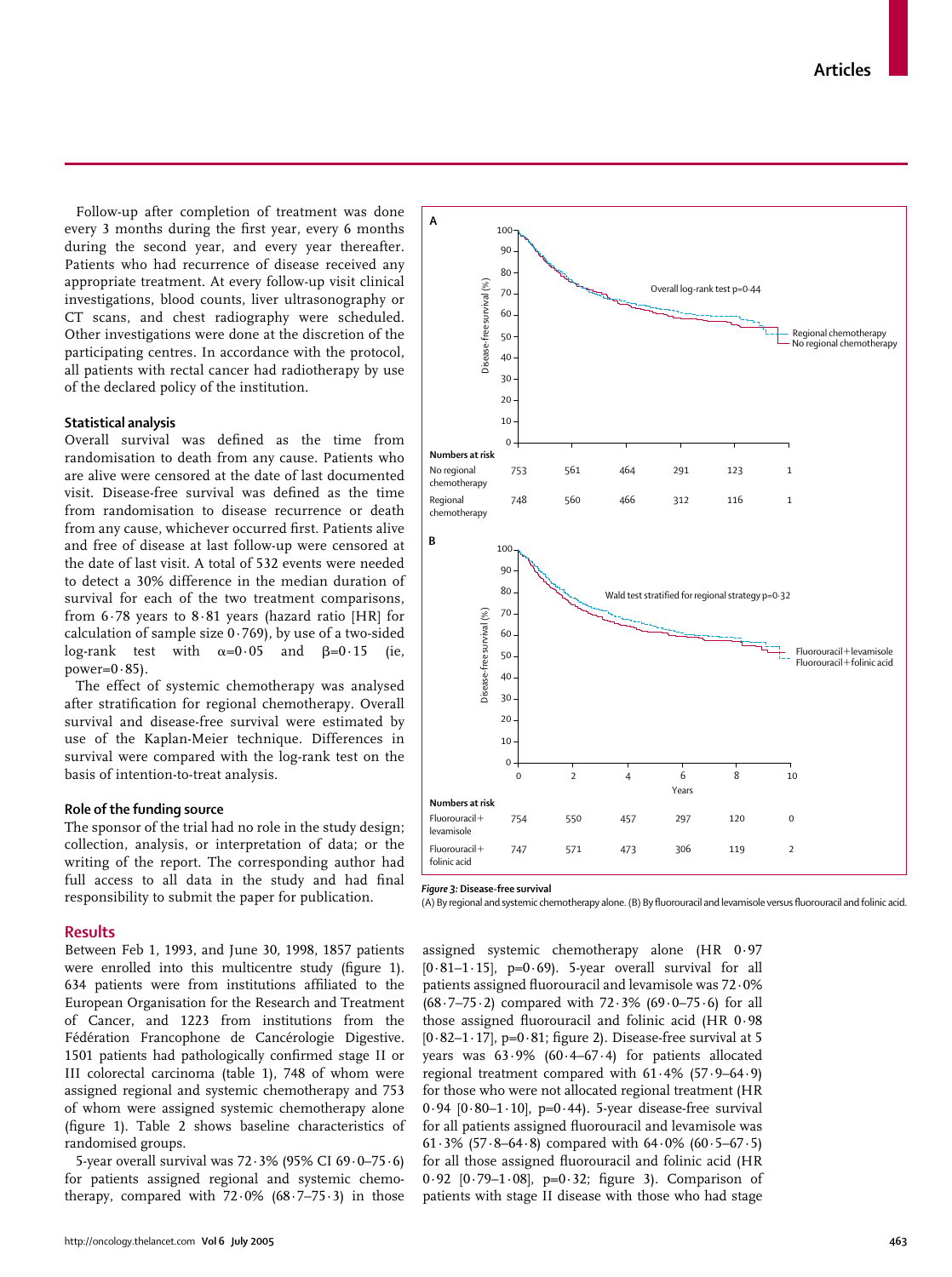|                                                                           | Intraportal<br>chemotherapy<br>$(n=235)$ | Intraperitoneal<br>chemotherapy<br>$(n=415)$ |  |  |  |
|---------------------------------------------------------------------------|------------------------------------------|----------------------------------------------|--|--|--|
| Full dose                                                                 | 201 (86%)                                | 317 (76%)                                    |  |  |  |
| Median relative dose intensity (range)                                    |                                          | 99.0% (24.9-137.5) 98.3% (13.2-125.1)        |  |  |  |
| Abdominal complications                                                   | 22(9%)                                   | 41 (10%)                                     |  |  |  |
| WHO grade 3-4 toxic effects                                               | 17 (7%)                                  | 24 (6%)                                      |  |  |  |
| Data are for patients who started regional chemotherapy.                  |                                          |                                              |  |  |  |
| Table 3: Regional chemotherapy: relative dose intensity and complications |                                          |                                              |  |  |  |

III disease, and of patients with colon cancer with those who had rectal cancer, showed that overall survival and disease-free survival were much the same for both groups (data not shown). Moreover, for all patients with stage II or III disease and for patients only with stage II disease, overall survival and disease-free survival did not differ with the route of regional treatment (data not shown). Of the 499 patients who died, 338 (68%) died from malignant disease. Disease progression was noted for 479 (32%) patients.

120 (48%) of 248 patients with stage II or III adenocarcinoma of the rectum, or colon and rectum, received radiotherapy before surgery, and 21 (8%) of 248 after surgery. 650 (87%) of 748 patients with stage II or III disease who were allocated regional chemotherapy received it. The most common reason for not starting regional treatment was that the surgeon thought that the postoperative status of the patient was not yet clear, and that it was not safe to start chemotherapy shortly after surgery as required by the protocol. 1327 (88%) of 1501 patients with stage II or III disease started the systemic chemotherapy that had been assigned at randomisation, and 1265 (84%) started the treatment they were assigned at randomisation (figure 1). The median follow-up was 6·8 years (range 0·0–10·1). 270 (18%) of 1501 patients were followed for more than 8 years, and 117 (8%) for more than 9 years.

Of the 650 patients who started regional chemotherapy, 415 (64%) received intraperitoneal treatment and 235 (36%) intraportal treatment. 518 patients (80%) received the full dose of regional chemotherapy (table 3). The median time to starting intraportal treatment was 1 day (range 0–8). 135 patients (57%) delayed starting intraportal treatment for 1–8 days, but only 43 (18%) had a delay exceeding 1 day. The median time to start intraperitoneal treatment was 7 days (0–38). In 33 (8%) patients the start of intraperitoneal chemotherapy was delayed by more than 10 days. Both intraperitoneal and intraportal regional chemotherapy had about the same proportion of patients with complications.

Four of the 17 adverse events in the intraportal group and five of the 24 in the intraperitoneal group were judged as unrelated to chemotherapy (table 3). The following toxic effects were recorded in the intraportal group: haematological (n=1); intra-abdominal abscess or peritonitis (n=2); hepatitis (n=1); diarrhoea or vomiting (n=2); intra-abdominal bleeding (n=1); anastomotic fistula (n=1); evisceration (n=2); intestinal obstruction (n=2); portal-vein thrombosis (n=2); cardiovascular event (n=1); precordialgia (n=1); and cholecystitis (n=1). Three patients, respectively, with abdominal infection, anastomotic fistula, and parietal haemorrhage died. In the intraperitoneal group, the following were noted: haematological (n=2); intra-abdominal abscess or peritonitis (n=3); fever of unknown origin (n=1); diarrhoea or vomiting (n=3); anastomotic fistula (n=3); intestinal obstruction (n=3); gastrointestinal bleeding  $(n=1)$ ; abdominal pain  $(n=6)$ ; cholecystitis  $(n=1)$ ; and cardiac arrhythmia (n=1).

The median total dose of fluorouracil was 6090 mg (range 412–8400) in the intraportal group and 6000 mg (400–9100) in the intraperitoneal group. The dose intensity defines the dose delivered per time unit, expressed as  $mg/m^2$  per week. The relative dose intensity is a ratio of the dose intensity received to the

|                                         |                                                    | <b>Fluorouracil and levamisole</b>      |                                                    | <b>Fluorouracil and folinic acid</b>    |
|-----------------------------------------|----------------------------------------------------|-----------------------------------------|----------------------------------------------------|-----------------------------------------|
|                                         | Regional and systemic<br>chemotherapy<br>$(n=323)$ | Systemic chemotherapy only<br>$(n=330)$ | Regional and systemic<br>chemotherapy<br>$(n=332)$ | Systemic chemotherapy only<br>$(n=342)$ |
| Number of cycles                        |                                                    |                                         |                                                    |                                         |
| Median (range)                          | $6(1-6)$                                           | $6(1-6)$                                | $6(1-6)$                                           | $6(1-6)$                                |
| Treatment*                              |                                                    |                                         |                                                    |                                         |
| Full dose, no delay                     | 181 (56%)                                          | 185 (56%)                               | 185 (56%)                                          | 207 (61%)                               |
| Full dose, delay                        | 52 (16%)                                           | 52 (16%)                                | 53 (16%)                                           | 51 (15%)                                |
| Dose reduced, no delay                  | 39 (12%)                                           | 43 (13%)                                | 31 (9%)                                            | 39 (11%)                                |
| Dose reduced, delayed                   | 17 (5%)                                            | 11 (3%)                                 | 14 (4%)                                            | 13 (4%)                                 |
| Dose not given                          | 33 (10%)                                           | 39 (12%)                                | 49 (15%)                                           | 32 (9%)                                 |
| Missing data                            | $1 (< 1\%)$                                        | $\mathbf 0$                             | $\mathbf 0$                                        | 0                                       |
| Relative dose intensity, median (range) |                                                    |                                         |                                                    |                                         |
| Fluorouracil                            | 99.5% (19.0-79.2)                                  | 98.8% (36.4-129.4)                      | 98.0% (47.0-127.3)                                 | 98.7% (19.9-248.2)                      |
| Levamisole                              | 100.0% (14.3-200.0)                                | $100.0\%$ (7.1-200.0)                   | <b>NA</b>                                          | <b>NA</b>                               |
| Folinic acid                            | <b>NA</b>                                          | <b>NA</b>                               | 97.8% (22.3-189.1)                                 | 98.8% (19.3-238.8)                      |

*Table 4:* **Systemic chemotherapy in patients with stage II–III disease who started allocated treatment: relative dose intensity**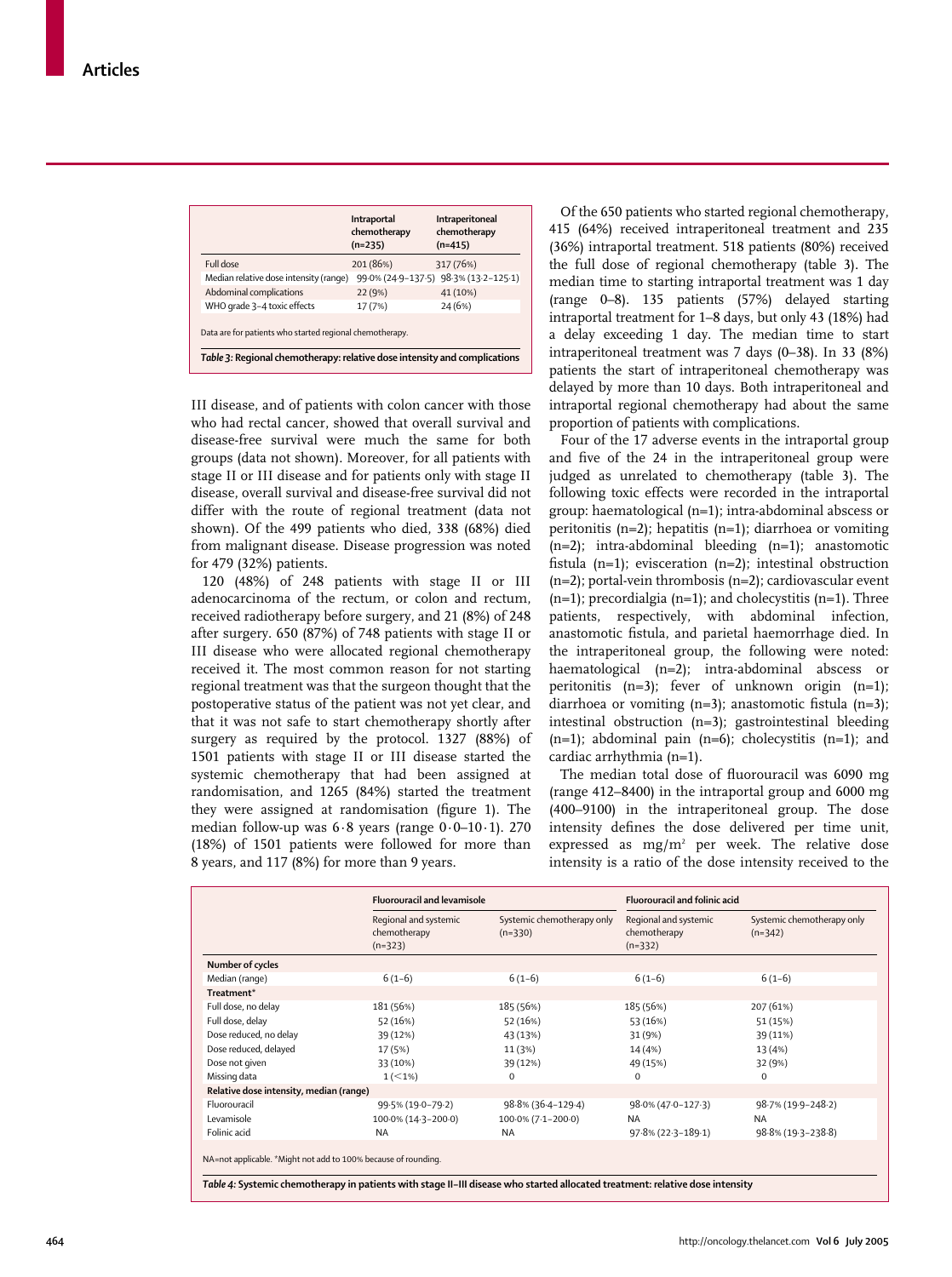|                                  | <b>Fluorouracil and levamisole</b>                                                          |                                         | <b>Fluorouracil and folinic acid</b>               |                                         |
|----------------------------------|---------------------------------------------------------------------------------------------|-----------------------------------------|----------------------------------------------------|-----------------------------------------|
|                                  | Regional and systemic<br>chemotherapy<br>$(n=323)$                                          | Systemic chemotherapy only<br>$(n=330)$ | Regional and systemic<br>chemotherapy<br>$(n=332)$ | Systemic chemotherapy only<br>$(n=342)$ |
| Haemological                     |                                                                                             |                                         |                                                    |                                         |
| Leucocytes                       | 8(2%)                                                                                       | 7(2%)                                   | $2 (< 1\%)$                                        | 10 (3%)                                 |
| <b>Platelets</b>                 | $2^*(-1%)$                                                                                  | $\mathbf 0$                             | $2 (< 1\%)$                                        | $\mathbf 0$                             |
| Gastrointestinal                 |                                                                                             |                                         |                                                    |                                         |
| Oral                             | $1^*(-1%)$                                                                                  | $2 (< 1\%)$                             | 12 (4%)                                            | 14 (4%)                                 |
| Nausea and vomiting              | $3 (< 1\%)$                                                                                 | 5(2%)                                   | $8*(2%)$                                           | 14 (4%)                                 |
| Diarrhoea                        | 6(2%)                                                                                       | 8(2%)                                   | 26 (8%)                                            | 28 (8%)                                 |
| Other                            |                                                                                             |                                         |                                                    |                                         |
| Cutaneous                        | $1 (< 1\%)$                                                                                 | $\mathbf 0$                             | $3 (< 1\%)$                                        | $1 (< 1\%)$                             |
| Hair loss (grade 3) <sup>+</sup> | $1 (< 1\%)$                                                                                 | $\mathbf 0$                             | $2 (< 1\%)$                                        | $2 (< 1\%)$                             |
| Infection (grade 3) <sup>+</sup> | $1 (< 1\%)$                                                                                 | $\Omega$                                | $2 (< 1\%)$                                        | $3 (< 1\%)$                             |
| Cardiac                          | $2 (< 1\%)$                                                                                 | $1 (< 1\%)$                             | $3 (< 1\%)$                                        | $\mathbf 0$                             |
| Neurological (grade 4)#          | $\Omega$                                                                                    | $1 (< 1\%)$                             | $\Omega$                                           | $\Omega$                                |
| Constipation                     | $\Omega$                                                                                    | $1 (< 1\%)$                             | $1 (< 1\%)$                                        | $1 (< 1\%)$                             |
| Other                            | 16 (5%)                                                                                     | $13*(4%)$                               | 7(2%)                                              | 7(2%)                                   |
|                                  | *One patient died from these effects. †No grade 4 toxic effects. ‡No grade 3 toxic effects. |                                         |                                                    |                                         |

theoretical dose intensity specified in the protocol (table 3). Three (1%) patients in the intraportal group and four (1%) patients in the intraperitoneal group had a relative dose intensity of more than 115% (this intensity might be more than 100% becuase of overestimation of body surface area between investigators and data-centre recalculations).

Of the 1327 patients who started systemic chemotherapy allocated at randomisation, 1126 (85%) received six cycles of treatment as per protocol: 544 (83%) who were assigned fluorouracil and levamisole, and 582 (86%) who were assigned fluorouracil and folinic acid. The median time to starting systemic chemotherapy was 27 days (range 3–391) in the 672 patients who did not receive regional chemotherapy and 31 days (0–118) in the 655 patients who received regional chemotherapy (one patient started systemic chemotherapy before randomisation). 175 patients (13%) started systemic treatment more than 35 days after surgery, although 101 (58%) of these patients started before day 45 after surgery. Most patients with stage II or III disease who started the systemic chemotherapy assigned at randomisation had a relative dose intensity of higher than 98% (table 4). Of the 1327 patients who started systemic chemotherapy, 214 (33%) patients assigned fluorouracil and levamisole and 201 (30%) patients assigned fluorouracil and folinic acid had at least one cycle delayed, received a reduced dose, or both.

The most commonly recorded adverse events after systemic treatment were haematological or gastrointestinal (table 5). Two deaths from toxic effects were reported: one patient assigned regional chemotherapy and systemic chemotherapy with fluorouracil and levamisole died from oral toxic effects and neutropenia, and one patient allocated systemic chemotherapy only with fluorouracil and levamisole had hypokalaemia and severe diarrhoea, and died from cardiac arrest. Although oral toxic effects, nausea, and diarrhoea were more frequent in patients assigned fluorouracil and folinic acid, groups did not differ substantially in the frequency of toxic effects. The main reasons for stopping systemic treatment were patient refusal (61 [5%] patients), major toxic effects (41 [3%] patients), and disease progression (39 [3%] patients).

10 years after the start of the study, 499 (33%) patients with stage II or III disease had died. The final analysis was done despite the required 532 deaths not being obtained. This decision was made because deaths were occurring slower than expected, the trial was running beyond the planned deadlines, and because under the conditions initially defined by the protocol, 83% power could be achieved with 499 deaths.

## **Discussion**

This trial has shown that postoperative adjuvant regional chemotherapy before systemic chemotherapy does not increase overall survival or disease-free survival compared with systemic chemotherapy alone in patients with stage II or III colorectal carcinoma. Moreover, folinic acid was not more effective than was levamisole when both agents were combined with fluorouracil.

Previous comparisons of the use of regional adjuvant chemotherapy with systemic therapy with that of systemic chemotherapy alone for advanced colorectal cancer have shown conflicting results.<sup>22</sup> This trial has assessed issues of sample size and timing of treatment. Although some delays were reported, regional chemotherapy was generally delivered per protocol—ie, on the day of surgery for intraportal treatment and between 4 days and 10 days after surgery for intraperitoneal treatment.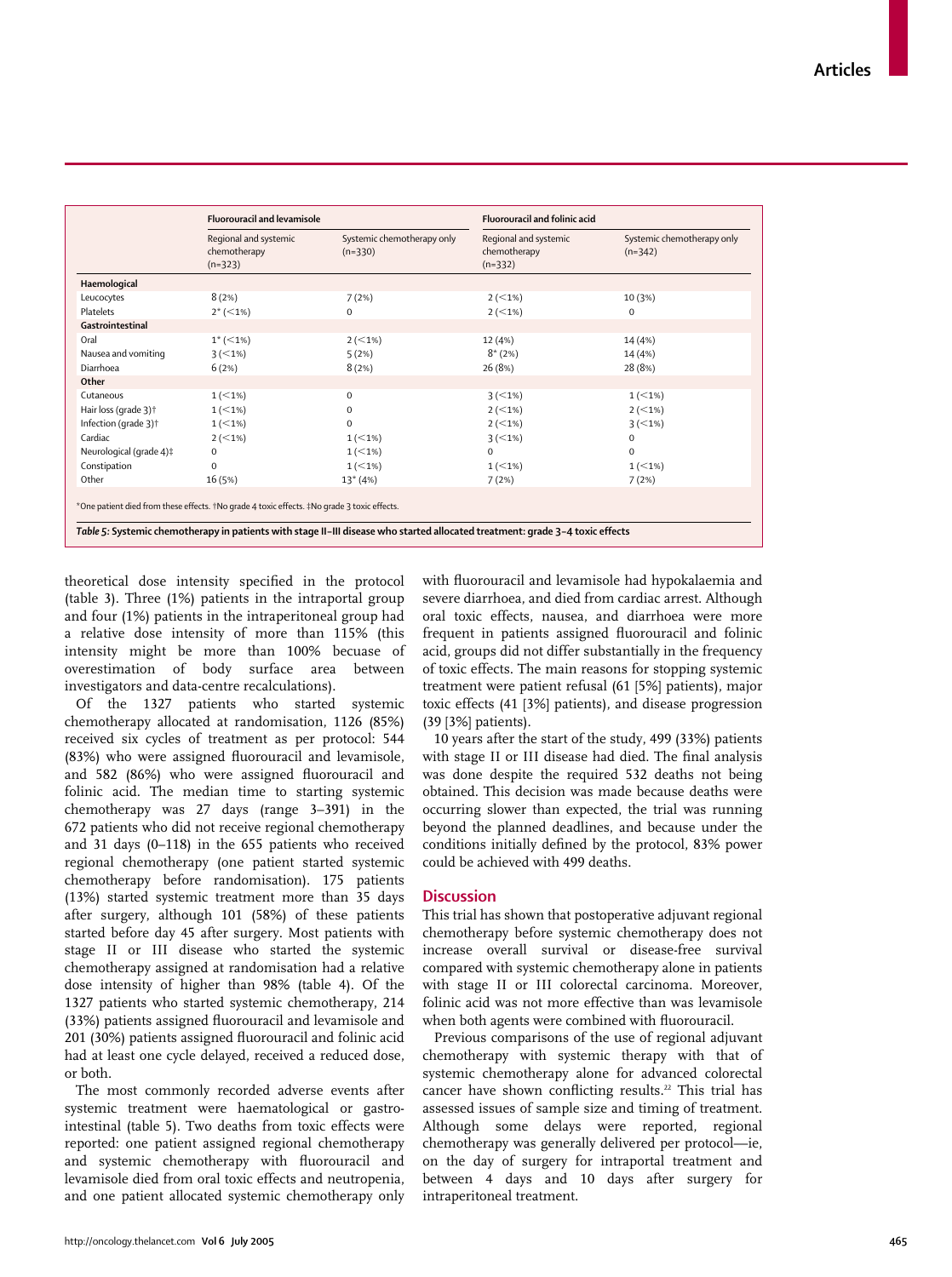Homogeneous distribution of the drug within the peritoneal cavity is a key factor for intraperitoneal chemotherapy,<sup>26</sup> for which 1–2 L of fluid are needed. Furthermore, intraperitoneal adhesions resulting from surgery or from peritoneal carcinomatosis might limit diffusion of the chemotherapeutic agent. In this trial, intraperitoneal chemotherapy was given within a few days after surgery, before adhesions could develop fully. Distribution of the chemotherapeutic agents in the peritoneal cavity was verified to be homogeneous by ultrasonography or CT scanning.

Comparison of intraperitoneal fluorouracil after surgery with resection alone in patients with stage II or III colorectal cancer by Vaillant and colleagues<sup>25</sup> showed that adjuvant fluorouracil increased 5-year disease-free survival in patients with stage II cancer but not in those with stage III cancer. The researchers concluded that regional chemotherapy is effective in patients with disease still confined to the abdomen, whereas it might not be sufficient in patients with metastatic lymph nodes. Thus combination of intraperitoneal and intraportal treatment might ensure better control of cancer spread.

The lack of survival benefit for regional chemotherapy combined with systemic chemotherapy in this trial suggests that no cumulative effects were obtained. Patients given chemotherapy with either fluorouracil and levamisole or with fluorouracil and folinic acid might respond irrespective of how it is given. By contrast with the benefit of regional chemotherapy noted in the study by Vaillant and colleagues, $25$  the lack of benefit recorded in the trial reported here could have been because systemic chemotherapy was given to all treatment groups. Sugarbaker and co-workers<sup>27</sup> did a randomised comparison of adjuvant systemic chemotherapy and intraperitoneal regional chemotherapy, and noted no survival benefit but a reduced frequency of peritoneal carcinomatosis in patients assigned intraperitoneal chemotherapy. Scheithauer and colleagues<sup>28</sup> compared adjuvant systemic chemotherapy with fluorouracil and levamisole with systemic chemotherapy with the same agents and intraperitoneal regional chemotherapy given to 236 patients during the perioperative period and on days 1 and 3 of every treatment cycle every 4 weeks for 6 months. The researchers concluded that survival did not differ between groups. Labianca and colleagues<sup>29</sup> randomly assigned 1084 patients with stage II or III colon cancer to systemic infusion of fluorouracil and folinic acid for 6 months, portal-vein infusion of fluorouracil for 7 days, or to a combination of the two regimens, and reported that the combined regimen had no benefit over either of the single regimens. These data suggest that regional chemotherapy combined with systemic chemotherapy confers no additional survival advantages over that obtained with systemic chemotherapy alone.

Although regional chemotherapy has not fulfilled its initial promise in the adjuvant setting it has become a very useful aid in the treatment of patients with colorectal cancer who have isolated liver metastases. In this setting hepatic arterial infusion is the treatment of choice and can decrease tumour size before surgery or adjuvant chemotherapy.<sup>30</sup>

The trial reported here shows no difference in overall or disease-free survival between fluorouracil and levamisole, and fluorouracil and folinic acid. These findings are consistent with those of the INT-0089 trial.<sup>4</sup> in which patients with high-risk stage II and stage III colorectal carcinoma were randomly assigned to postoperative fluorouracil and levamisole (standard treatment), fluorouracil and low-dose folinic acid, fluorouracil and high-dose folinic acid, or to fluorouracil, folinic acid, and levamisole. The researchers reported no differences between groups, except that overall survival was significantly increased for patients with stage III disease who were assigned fluorouracil, folinic acid, and levamisole compared with those assigned fluorouracil and levamisole (65% *vs* 60%,  $p=0.0054$ ).

Several studies have reported in favour of either levamisole or folinic acid combined with fluorouracil for the adjuvant treatment of colorectal carcinoma.<sup>4,5,16</sup> However, this trial shows that these two regimens do not differ in effectiveness. The dose of L-folinic acid used in our study (100 mg/m<sup>2</sup> per day) theoretically has the same activity as the 200 mg/m<sup>2</sup> per day DL-folinic acid used in other studies.

Fluorouracil combined with folinic acid is a basic regimen for adjuvant treatment of colorectal carcinoma after resection. Modified doses and method of use (ie, bolus *vs* infusion) have improved its effectiveness. More commonly, fluorouracil and folinic acid are combined with cytotoxic drugs such as irinotecan and oxaliplatin.

An alternative to the standard regimens of fluorouracil and folinic acid for adjuvant treatment is oral therapy with fluoropyrimidines such as capecitabine,<sup>31,32</sup> and is being assessed in several trials.

After results from a randomised phase III study showed that bevacizumab (a monoclonal antibody that targets vascular endothelial growth factor) combined with fluorouracil, folinic acid, and irinotecan was efficacious in patients with metastatic colorectal carcinoma,31,33 the drug is now being assessed with other cytotoxic agents in the adjuvant setting.

Cetuximab (a monoclonal antibody against epidermal growth factor receptor) might be useful in the adjuvant setting because it has been approved for patients with advanced colorectal carcinoma who become refractory to agents such as fluorouracil and irinotecan.<sup>34,35</sup> Further trials are needed to investigate fully the potential of cetuximab and other new agents in the adjuvant setting.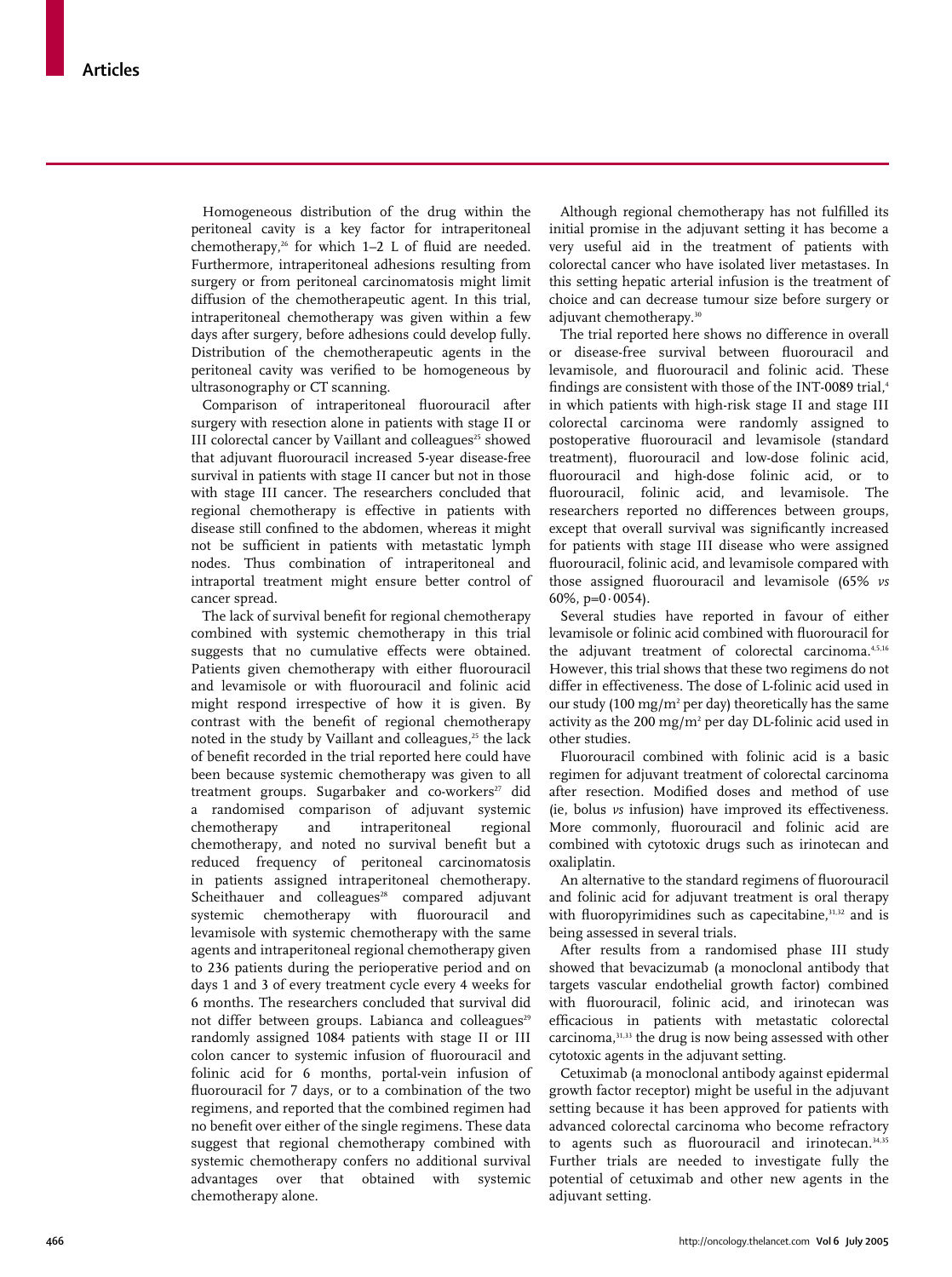In conclusion, this trial showed no additional benefit of fluorouracil-based regional chemotherapy with systemic chemotherapy for patients with advanced colorectal carcinoma. Whether the synergism between systemic chemotherapy and regional chemotherapy will remain absent with new agents such as irinotecan, oxaliplatin, or biological agents is unknown.

#### **Author contributions**

B Nordlinger and P Rougier were the study coordinators, and had a role in organisation, analysis, and publication; M Debois did statistical analysis, organisation, reporting, and publication; L Baila was the coordinating physician and did organisation, reporting, and pubication; J Wils, J-P Arnaud, J-C Ollier, O Grobost, P Lasser, J Wals, J Lacourt, J-F Seitz, J Guimares dos Santos, H Bleiberg, R Mackiewickz, T Conroy, O Bouché, T Morin, E van Cutsem, and L Bedenne did recruitment of patients and publication review.

#### **Conflict of interest**

We declare no conflicts of interest.

#### **Acknowledgments**

This trial was supported by grants 5U10 CA11488–21 and 3U10 CA11488–21S1 from the National Cancer Institute (Bethesda, MD, USA). The contents are solely the responsibility of the authors and do not necessarily represent the official views of the National Cancer Institute. Educational grants to the European Organisation for Research and Treatment of Cancer (EORTC) Gastrointestinal Group were provided by Wyeth Lederle, Rungis, France. Folinic acid was provided by Wyeth Lederle. Thanks to Chantal Milan who organised the database for the Fédération Francophone de Cancérologie Digestive (FFCD); Marie Laure Couvreur and Ann Marinus (EORTC Data Centre); Cécile Giraud from the FFCD; and Claire Ribet, Rahmane Abdesslam, and Marie-Christine Clavero-Fabri from Hospital Ambroise Paré, Boulogne, France for efficient collaboration.

#### **Trial contributors**

*Fédération Francophone de Cancerologie Digestive (France)*—P Rougier (Hospital Ambroise Pare, Boulogne-Billancourt); J-C Ollier (Anticancer Centre [CAC] Paul Strauss, Strasbourg); O Grobost (CH, Montlucon); P Rougier, P Lasser, and M Ducreux (Institute Gustave Roussy, Villejuif); P Herr, O Ruget, and J Lacourt (Clinique Sante Marie, Chalon Sur Saone); J-F Seitz (Institute Paoli Calmettes, Marseille, and Chu La Timone, Marseille); R Mackiewickz (Clinique Pastem, Valence); O Bouché (University Centre Hospital [CHU], Reims); T Morin, G Izard, F Druard, and A Glibert (Central Hospital [CH], Tarbes); B Paillot, P Michel (CHU, Rouen); F Morvan, M Veyrieres (CHU, Pontoise); E Dorval (CHU, Tours); D Klepping (CH, Chalon Sur Saone); L Bedenne (CHU, Dijon); N Stremsdoerfer (CH, Bourgoin Jallieu); Y Lemercier (CH, Longjumeau); J-L Baroni (CH, Martigues); D Jaeck (CHU Hautepierre, Strasbourg); S Fratte (CH, Belfort); J Maurel (CHU, Caen); Y Rinaldi (Clinique Clairval, Marseille); M Ychou (CAC val d'Aurelle, Montpellier); B Tissot (CH, Agen); B Coudert (Centre François Leclerc, Dijon); D Schmitz (CH Marie Madeleine, Forbach); H Lacroix (CHU, Nantes); M Gasmi (Hopital Nord, Marseille); J Butel (CH, Abbeville); J Callens (Hopital Saint Vincent, Lille); A Gainant (CHU, Limoges); Y Courouble (CH, Beauvais); S Walter (CH, Metz); A Lacroix (CH, Auch); J-M Lantz and E Achille (Clinique Orangerie, Strasbourg); P Taurines (Clinique, Argonay); B Leduc (CH, Brive); M Boulenger (Clinique Saint Martin, Vesoul); E Echinard (Clinique, Bayonne); P Montcuquet (Clinique Saint Vincent, Besancon); J-P Ramain (CH, Blois); Y Becouarn (Institut Bergonie, Bordeaux); L Descos (CHU, Lyon Sud Oullins); P Bonnichon (Cochin, Paris); P Pienkowski (Clinique du Pont de Chaume, Montauban); Y Paratte (CH, Vesoul); D Pillon (CH, Bourg en Bresse); G Bordes (CH, Digne les Bains); J Tuaillon (Hotel Dieu, le Creusot); A Vanoli (Clinique, le Creusot); H Perrier (Hopital Saint Joseph, Marseille); M Ychou (Hopital Saint Eloi, Montpellier); R Bugat (CHU, Rangueil, Toulouse); J Laffon (CH, Aix en Provence); B Steffen (CH, Ingwiller); A Blanchi (CH, le Mans); C Paoletti (Clinique du Cedre, Rouen Bois Guillaume); H Rallier du Baty (CH, Sarlat); C Beck (Clinique, Thionville); J-Y Danielou (Clinique val d'Olonne, le Château d'Olonne); O Favre

(Maison de Sante Protestante, Nimes); P Gangloff (CH, Sarreguemines); A Paupert (CH, Saint Julien en Genevois); A Bressollette (Clinique Esperance, Angers); J-P Grandjean (Clinique, Bron); J-M Ollivier and J-H Jacob (Centre Baclesse, Caen); P Piedbois (CHU, Creteil); B Watrin (Clinique, Essey les Nancy); A Moraillon (Clinique Pasteur, Granges les Valence); S Nasca (CAC, Reims); P Taurines (Clinique Generale, Annecy); A Laugros (SSM Freyming, Merlebach); J-L Legoux (Hopital de la Source, Orleans); D Vetter (CHU Hospices Civils, Strasbourg); C Platini (CH, Thionville); A Calazel (Clinique du Parc, Toulouse); C Krakowski (CH, Epinal); M Andrieu (CH, le Chesnay); B Katrangi (CH, Loches); M Rivoire (Centre Leon Berard, Lyon); M Desbannes (Hia Desgenettes, Lyon); G Guillard (CH, Nevers); G Cavaglione (Clinique Saint Laurent du Var, Nice); C-E Comte (CH, Privas); B Humeau (Clinique, Sables d'Olonne); Y Krummel (CH, Selestat); andJ-F Roche (Hospital Saint Nicolas, Verdun). *EORTC—*B Nordlinger and C Penna (Hopital Saint Antoine, Paris and Hopital Ambroise Pare, Boulogne, France); D Ten Bokkel Huinink (Diakonessenhuis, Utrecht, Netherlands); H Bleiberg (Institut Jules Bordet, Brussels, Belgium); M Morret-Rauis (Hopital Universitaire Brugmann, Brussels, Belgium); A Kartheuser (Cliniques Universitaires St Luc, Brussels, Belgium); J de Greve (Akademisch Ziekenhuis Vub, Brussels, Belgium); P van Cutsem (Intercommunale de Sante Publique du Pays de Charleroi, Charleroi, Belgium); L Vanseymortier (Centre Oscar Lambret, Lille, France); T Conroy (CHU and Centre Alexis Vautrin, Vandoeuvre-les-Nancy, Frnace); J-P Arnaud (CHU d'Angers, Angers, France); R L Jansen (Academisch Ziekenhuis Maastricht, Maastricht, Netherlands); J Wils (Laurentius Ziekenhuis Roermond, Roermond, Netherlands); C Fernandez Martos (Instituto Valenciano de Oncologia, Valencia, Spain); U Vanhoefer (Universitaetsklinikum Essen, Germany); F Roelofsen (Bethesda Krankenhaus, Essen, Germany); D Civalleri (Ospedale san Martino and Cliniche Universitarie Convenzionale, Genova, Italy); D Nitti (Universita di Padova, Padova, Italy); J Guimaraes dos Santos (Instituto Portugues de Oncologia—Centro do Porto, Porto, Portugal); A Nakad (Clinique Notre-Dame, Tournai, Belgium); and J Wals (Ziekenhuis de Wever and Gregorius, Brunssum, Netherlands).

#### **References**

- 1 Wolmark N, Fisher B, Rockette H, et al. Postoperative adjuvant chemotherapy or BCG for colon cancer: results from NSABP protocol C-01. *J Natl Cancer Inst* 1988; **80:** 30–36.
- 2 Efficacy of adjuvant fluorouracil and folinic acid in B2 colon cancer. International Multicentre Pooled Analysis of B2 Colon Cancer Trials (IMPACT B2) Investigators. *J Clin Oncol* 1999; **17:** 1356–63.
- 3 O'Connell MJ, Mailliard JA, Kahn MJ, et al. Controlled trial of fluorouracil and low-dose leucovorin given for 6 months as postoperative adjuvant therapy for colon cancer. *J Clin Oncol* 1997; **15:** 246–50.
- 4 Haller DG, Catalano PJ, Macdonald JS, et al. Fluorouracil (FU), leucovorin (LV) and levamisole (LEV) adjuvant therapy for colon cancer: five year final report of INT-0089. *Proc Am Soc Clin Oncol* 1998; **17:** abstr 982.
- 5 O'Connell MJ, Laurie JA, Kahn M, et al. Prospectively randomized trial of postoperative adjuvant chemotherapy in patients with highrisk colon cancer. *J Clin Oncol* 1998; **16:** 295–300.
- 6 Wolmark N, Colangelo L, Wieand S. National surgical adjuvant breast and bowel project trials in colon cancer. *Semin Oncol* 2001; **28** (suppl 1)**:** 9–13.
- Wolmark N, Rockette H, Fisher B, et al. The benefit of leucovorinmodulated fluorouracil as postoperative adjuvant therapy for primary colon cancer: results from National Surgical Adjuvant Breast and Bowel Project protocol C-03. *J Clin Oncol* 1993; **11:** 1879–87.
- 8 International Multicentre Pooled Analysis of Colon Cancer Trials Investigators. Efficacy of adjuvant fluorouracil and folinic acid in colon cancer. *Lancet* 1995; **345:** 939–44.
- 9 Marsoni S. Efficacy of adjuvant fluorouracil and leucovorin in stage B2 and C colon cancer. International Multicenter Pooled Analysis of Colon Cancer Trials Investigators. *Semin Oncol* 2001; **28** (suppl 1)**:** 14–19.
- 10 Moertel CG, Fleming TR, Macdonald JS, et al. Levamisole and fluorouracil for adjuvant therapy of resected colon carcinoma. *N Engl J Med* 1990; **322:** 352–58.